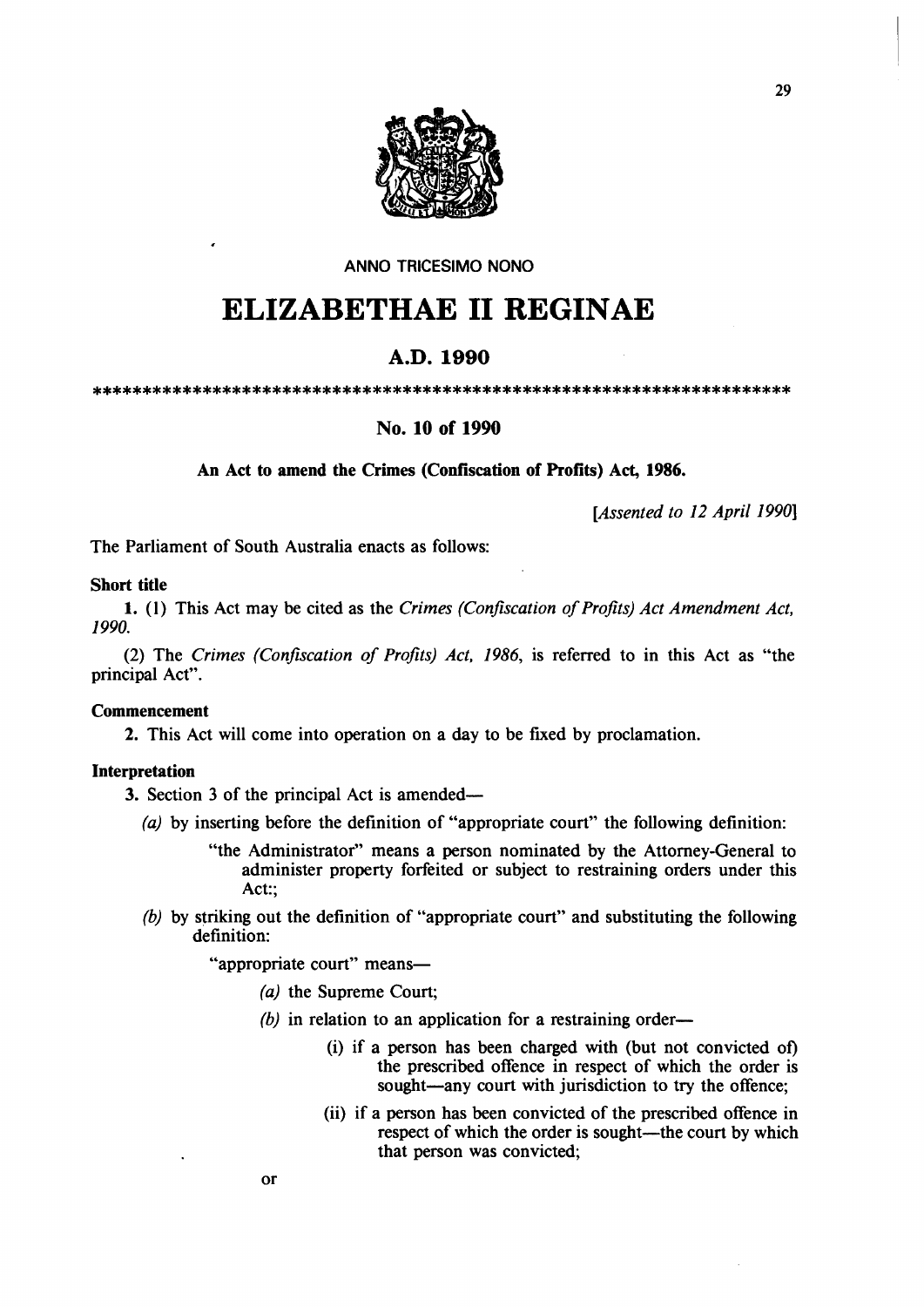- $(c)$  in relation to an application for a forfeiture order-a court before which a person has been convicted of the prescribed offence in respect of which the order is sought:;
- (c) by inserting after the definition of "corresponding law" the following definitions:
	- "drug" means a substance that is a drug of dependence or a prohibited substance as defined in the *Controlled Substances Act, 1984:*

"financial institution" means-

- (a) a bank;
- *(b)* a building society;
- (c) a credit union;
- *(d)* a friendly society;
- (e) an institution of a kind declared by regulation to be a financial institution:

"forfeitable property" means-

- (a) any property of a person involved in the commission of a prescribed offence who is liable to forfeiture of property under this Act;
- *(b)* any property-
	- (i) of a person who is liable to forfeiture of property or a pecuniary penalty under a corresponding law;
	- or
	- (ii) in respect of which a restraining order has been, or could be, made under a corresponding law;
- (c) any property held on behalf of a person referred to in paragraph  $(a)$ or *(b)* or in the effective control of any such person:
- "gift" includes a transaction (not being a transaction entered into in the ordinary course of trade or commerce) under which a person acquires property for less than a commercially adequate consideration:
- "party" to the commission of an offence, means a person who participates in, or is an accessory before or after the fact to, the commission of the offence:;
- *(d)* by striking out the word "or" from between subparagraphs (iv) and (v) of paragraph *(b)* of the definition of "prescribed offence" and inserting after subparagraph (v) the following subparagraphs:
	- (vi) a provision of the *Companies (South Australia) Code; -*
	- (vii) a provision of the *Companies (Acquisition of Shares) (South Australia) Code;*
	- (viii) a provision of the *Securities Industry (South Australia) Code:;*
- (e) by striking out the definitions of "proceeds" and "property" and substituting the following definitions:

"proceeds" of an offence means-

- (a) property derived directly or indirectly from the commission of the offence;
- *(b)* property into which property of a kind mentioned in paragraph (a) is converted;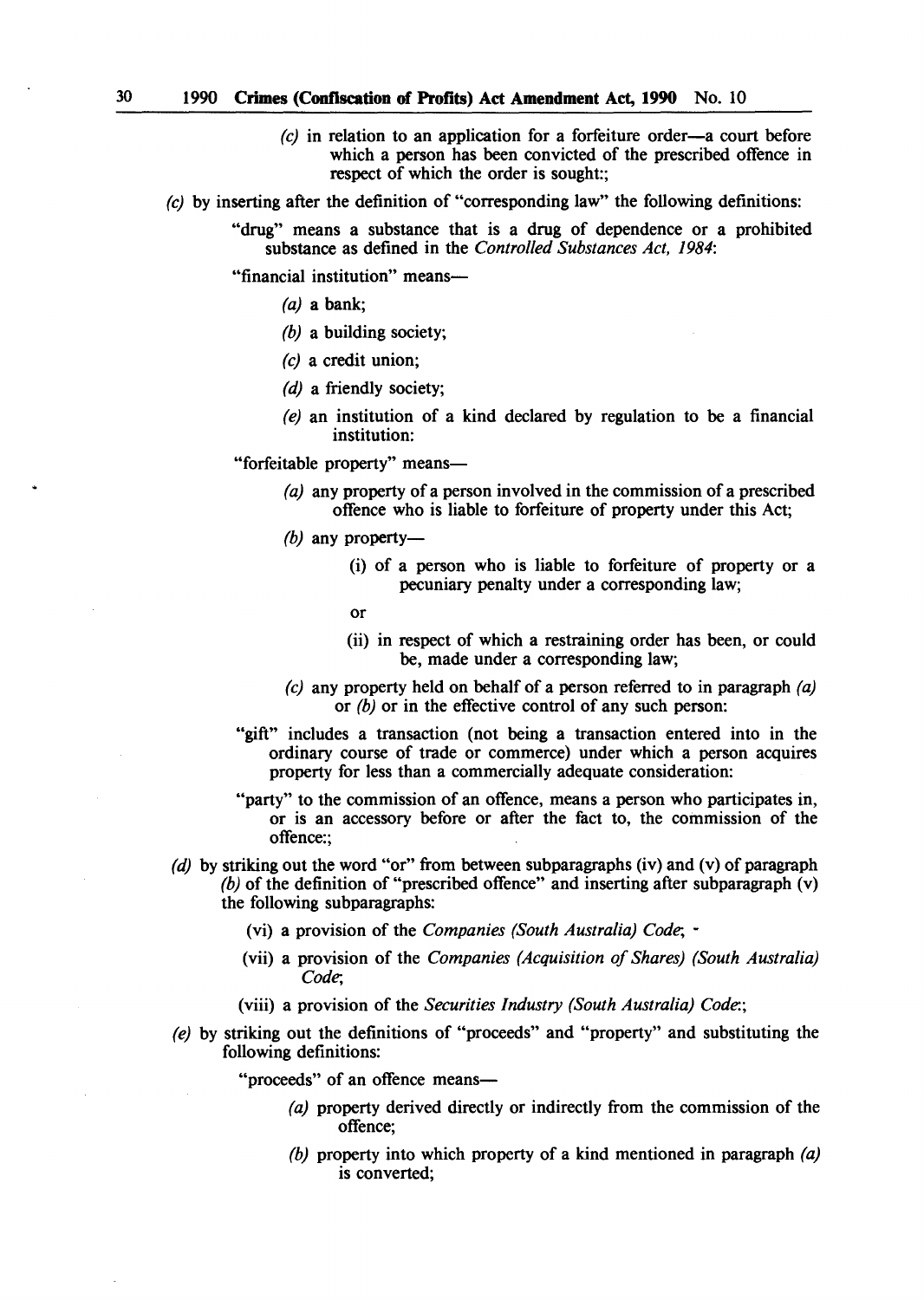$(c)$  property resulting from a series of transactions-

(i) in which property is converted from one form to another;

and

- (ii) of which the first transaction is one involving property of a kind mentioned in paragraph (a):
- "property" means real or personal property, whether tangible or intangible, and includes an interest in any such property:;
- *(f)* by inserting after the definition of "search warrant" the following definitions:

"serious drug offence" means an offence involving trade in a drug or the growing, manufacture or preparation of a drug for trade:

"tainted property" means-

(a) property acquired for the purpose of committing a prescribed offence or used in, or in connection with, the commission of a prescribed offence;

or

- *(b)* property that is the proceeds of a prescribed offence:;
- $(g)$  by inserting after subsection (3) the following subsection:

(3a) For the purposes of this Act, a person is involved in the commission of a prescribed offence if that person-

- (a) commits the offence or is a party to its commission;
- *(b)* receives property (except in the course of the administration or enforcement of this Act) that is tainted by reason of the commission of the offence knowing of its origin or in circumstances such as should raise a reasonable suspicion as to its origin.:

#### and

(h) by striking out subsection (4) and substituting the following subsections:

(4) A reference in this Act to the origin of tainted property is a reference to the circumstances by virtue of which the property is tainted.

(4a) In determining for the purposes of this Act whether the property of one person is in the effective control of another, a court may have regard to legal, equitable, corporate, personal and other relationships.

# Substitution of s. 4

4. Section 4 of the principal Act is repealed and the following section is substituted:

#### Liability to forfeiture

4. (1) A person involved in the commission of a prescribed offence is liable to forfeit property as follows:

- (a) the person is liable to forfeit tainted property;
- *(b)* if the person has received or enjoyed at any time an accretion of property or other benefit in anticipation or in consequence of the commission of the offence, he or she is liable to forfeit property of equivalent value,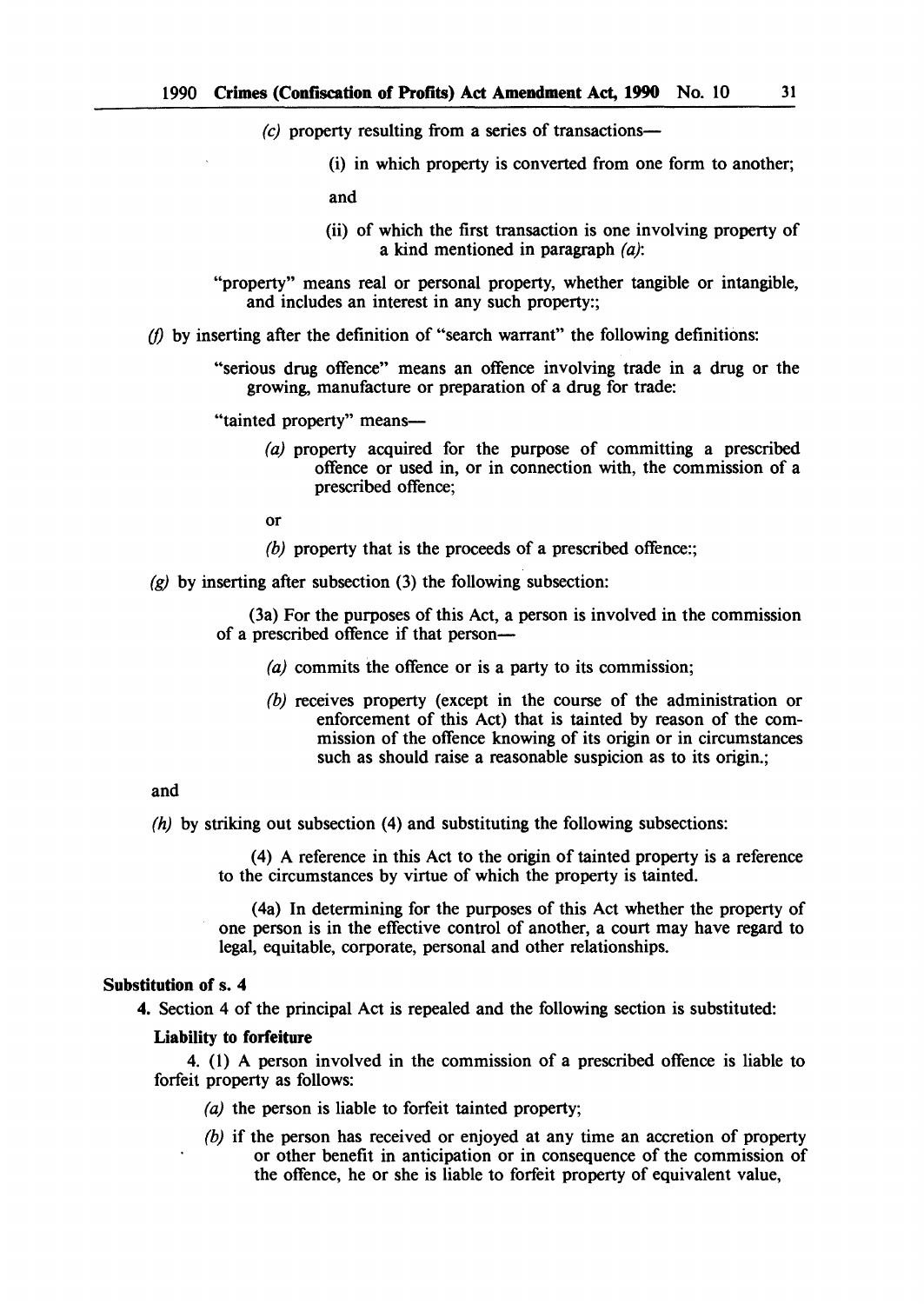(but where a person is liable to forfeiture under both paragraphs, an appropriate reduction in the value of property to be forfeited under paragraph *(b)* will be made if that is necessary to prevent double forfeiture in respect of the same accretion or benefit).

(2) If a person who commits or is a party to the commission of a prescribed offence-

- (a) obtains any benefit in respect of the publication, or prospective publication, of material concerning the circumstances of the offence;
- *(b)* obtains any benefit in respect of the publication or prospective publication of material concerning his or her opinions, exploits or life history, or the opinions, exploits or life history of any other person who committed or was a party to the commission of the offence (being a benefit attributable in whole or part to notoriety achieved through commission of the offence);
- or
- *(e)* obtains any benefit by commercial exploitation in any other way of notoriety achieved through commission of the offence,

that person is liable to forfeit that benefit or property of equivalent value under subsection (I).

(3) A person who commits, or is a party to the commission of, a serious drug offence is liable to forfeit all property except property as to which the court is satisfied, on evidence given or adduced by that person, that the property is not, and was not derived from, the proceeds of offences against the law of this State or any other law.

(4) Where a person not involved in the commission ofa prescribed offence receives tainted property by way of gift from a person who was so involved that person is liable to forfeit the gift or property of equivalent value.

- $(5)$  Where--
	- (a) a person holds property on behalf of a person involved in the commission of a prescribed offence;
	- or
	- *(b)* a person holds property that is in the effective control of a person involved in the commission of a prescribed offence,

the property will be treated for the purposes of this Act as property of the person involved in the commission of the offence and the person by whom the property is held should (where appropriate) be joined as a party to proceedings under this Act.

# Forfeiture orders

5. Section 5 of the principal Act is amended-

(a) by striking out subsections (1) and (2) and substituting:

(1) Where the appropriate court is satisfied, on the application of the Attorney-General-

- (a) that a prescribed offence has been committed;
- (b) that the person by whom the offence was committed-
	- (i) has been convicted of the offence;
	- or
	- (ii) is dead, cannot be found, or is for some other reason, not amenable to justice;

and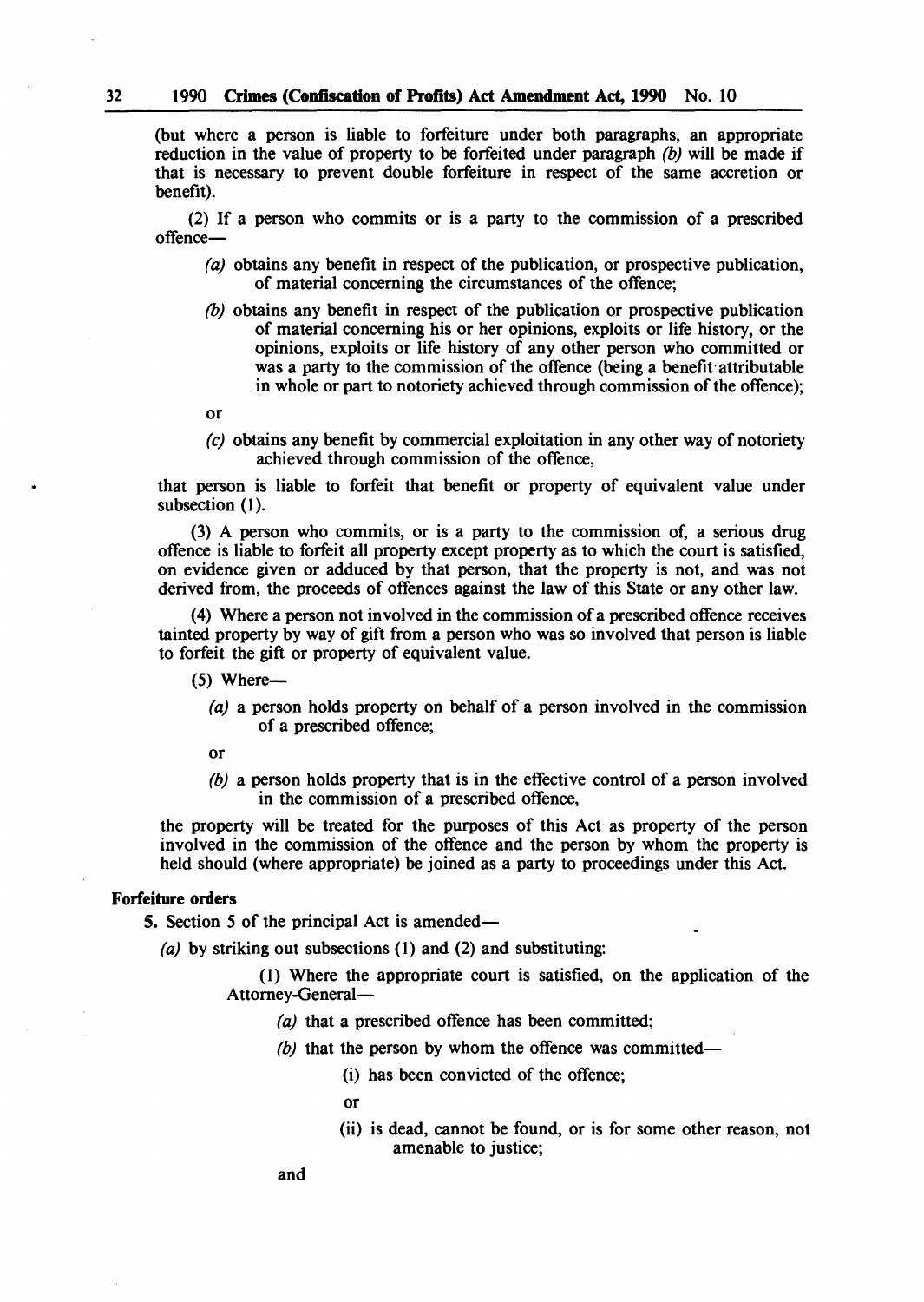*(e)* that a person is, in consequence of commission of the offence, liable to forfeit property under this Act,

the court may make an order for forfeiture against the person so liable.

(2) The order may be for the forfeiture of property specified in the order or for a pecuniary forfeiture unrelated to specific property (or both).

(2a) Where a person is liable to forfeit an interest in property but there are other interests in the same property that are not (apart from this subsection) liable to forfeiture, the court may, if it thinks fit, order that the property be forfeited in its entirety but that a person whose interest in the property was not liable to forfeiture apart from this subsection be paid a specified amount out of the proceeds of realization of the property or a specified proportion of the net proceeds of realization.

(2b) Where the value of a specific item of property exceeds or may exceed the amount in respect of which a forfeiture should, in the opinion of the court, be imposed, the court may order the forfeiture of that item of property and direct that, if the net proceeds of realization exceed that amount, the balance be returned to the person against whom the forfeiture is imposed.

*(b)* by striking out subsection (4) and substituting:

(4) An allegation that a person was involved in the commission of a particular offence must, if that person has not been convicted of that offence or some other offence establishing the alleged involvement, be proved beyond reasonable doubt.

and

*(e)* by inserting after subsection (5) the following subsections:

(6) Where a court orders the forfeiture of specified property under this section, the property vests in the Administrator.

(7) The Administrator may and, if the court by which the forfeiture order is made so directs, must sell or convert into money property forfeited under this section.

# Restraining orders

6. Section 6 of the principal Act is amended-

(a) by striking out subsection (1) and substituting the following subsection:

(1) Where the appropriate Court is satisfied, on the application of the Attorney-General, that there are reasonable grounds to suspect that property is forfeitable property, the court may make a restraining order prohibiting, subject to the exceptions (if any) stated in the order, any dealing with the property.;

- *(b)* by striking out "sequestration" wherever it occurs in subsections (2), (4), (5), (6), (7) and (8) and substituting, in each case, "restraining";
- (e) by striking out subsection (3) and substituting the following subsection:
	- (3) A restraining order may—
		- (a) confer on the Administrator powers relating to the getting in, management or control of property subject to the order;
		- (b) make any other provision for management or control of the property;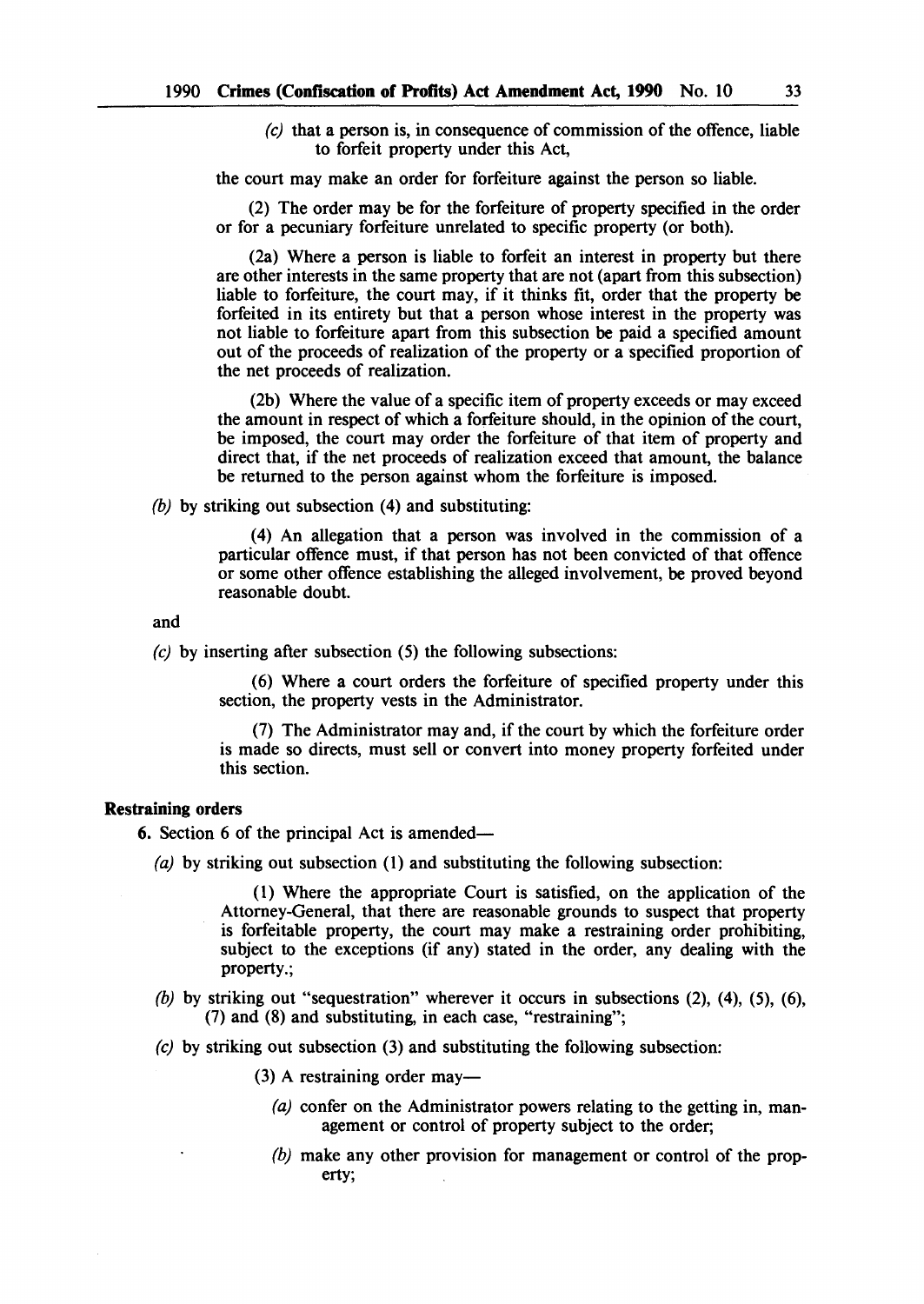- (e) provide for payment of specified expenditure, or expenditure of a specified kind out of the property subject to the order;
- (d) allow the owner of the property subject to the order to use the property in a manner and to an extent specified by the court as a security for raising money;
- (e) make any other provision in relation to the property subject to the order that may be necessary or desirable in the circumstances.

# Issue of search warrants

7. Section 7 of the principal Act is amended by striking out subsection (1) and substituting the following subsection:

(1) Where, on application by a member of the police force, a magistrate is satisfied that there are reasonable grounds to believe that a search of a particular person or of particular premises would reveal-

(a) forfeitable property;

or

*(b)* a document or other material relevant to identifying, tracing, locating or quantifying forfeitable property,

the magistrate may issue a search warrant in respect of that person or those premises.

#### Powers conferred by search warrant

8. Section 8 of the principal Act is amended—

(a) by striking out subsections (4) and (5) and substituting the following subsections:

(4) A member of the police force executing a search warrant may seize anything that the member suspects on reasonable grounds-

(a) to be forfeitable property;

or

*(b)* a document or other material relevant to identifying, tracing, locating or quantifying forfeitable property.

(5) Anything seized in pursuance of a search warrant must be returned to its owner at the expiration of 14 days from the date of seizure unless-

(a) an order for forfeiture or a restraining order is made in respect of the property within that period;

or

*(b)* the owner consents to its retention beyond that period.;

and

*(b)* by striking out "any property" from subsection (6) (a) (iii) and substituting "anything".

# Insertion of s. 9a

9. The following section is inserted after section 9 of the principal Act: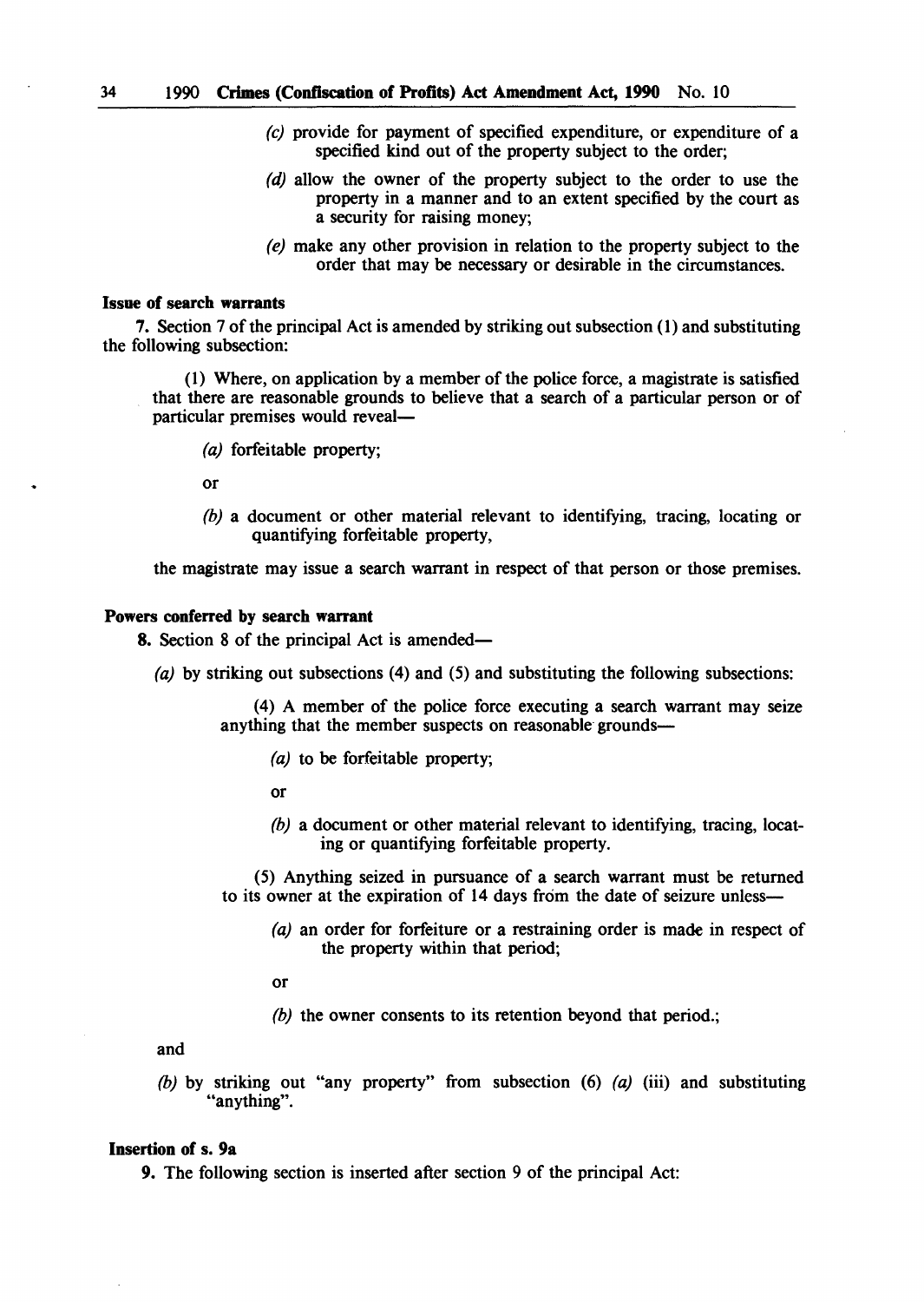#### Orders for obtaining information

9a. (1) The Supreme Court may, if satisfied on the application of the Attorney-General, the Administrator or a member of the police force, that an order under this section is reasonably required for the administration or enforcement of this Act, or a corresponding law, make an order of one or more of the following kinds:

- (a) an order that a person appear before the Court for examination on questions relevant to identifying, tracing, locating or quantifying forfeitable property;
- *(b)* an order that a person produce before the Court documents or other materials relevant to identifying, tracing, locating or quantifying forfeitable property;
- *(e)* an order (a "monitoring order") requiring a financial institution to report promptly transactions affecting an account held with the institution.
- (2) The following provisions apply in relation to a monitoring order:
	- (a) a monitoring order will remain in force (subject to revocation by the court) for a period of not more than three months specified in the order;
	- $(b)$  a monitoring order must specify-
		- (i) the name in which the account is held;
		- (ii) the kind of information the financial institution is required to give;
		- (iii) the person to whom the information is to be given;
		- and
		- (iv) the manner in which the information is to be given;
	- *(e)* an officer or agent of a financial institution to which a monitoring order is addressed who discloses the existence of the order except-
		- (i) as may be necessary to give effect to the order;
		- (ii) as may be required or authorized by the order;
		- or
		- (iii) for the purpose of obtaining legal advice or representation for the financial institution, or an officer or agent of the financial institution, on a matter related to the order,

is guilty of an offence.

Penalty: Division 8 fine or imprisonment.

(3) A person ordered to appear before the Supreme Court for examination or to produce documents or other materials under this section may not refuse to answer a question, or to produce documents or materials, on the ground that the answer to the question, or the contents of the documents or materials, would tend to incriminate him or her of an offence, but evidence so given or produced cannot be used against that person in proceedings in which that person is charged with an offence.

(4) The jurisdiction of the Supreme Court under this section may be exercised by a Judge or Master sitting in chambers.

#### Substitution of s. 10

10. Section 10 of the principal Act is repealed and the following section is substituted: